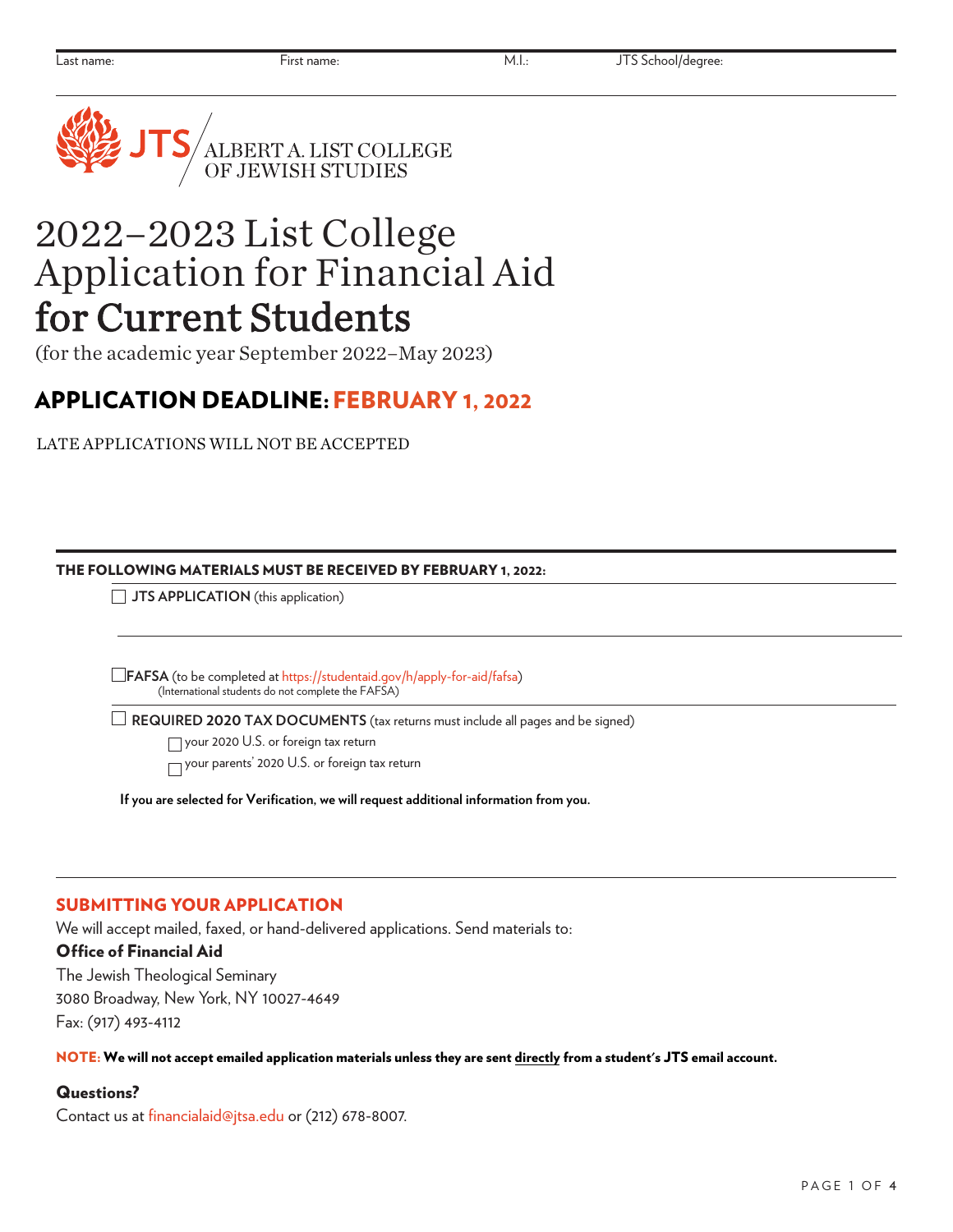

| <b>PERSONAL INFORMATION</b>                              |                                                             |                                                                                               |                        |          |                                       |                                                                                                                                     |                            |
|----------------------------------------------------------|-------------------------------------------------------------|-----------------------------------------------------------------------------------------------|------------------------|----------|---------------------------------------|-------------------------------------------------------------------------------------------------------------------------------------|----------------------------|
| Last name:                                               |                                                             |                                                                                               | First name:            |          |                                       | M.l.:                                                                                                                               |                            |
| Date of birth (mm-dd-yy):                                |                                                             |                                                                                               |                        |          |                                       |                                                                                                                                     |                            |
| Social security number:                                  |                                                             |                                                                                               |                        |          |                                       |                                                                                                                                     |                            |
| Permanent address:                                       |                                                             |                                                                                               |                        |          |                                       |                                                                                                                                     |                            |
| City:                                                    |                                                             |                                                                                               | State/Prov.:           |          |                                       | ZIP/Postal code:                                                                                                                    |                            |
| Home phone: /                                            |                                                             |                                                                                               | Cell phone:            |          |                                       |                                                                                                                                     |                            |
| Email address:                                           |                                                             |                                                                                               |                        |          |                                       |                                                                                                                                     |                            |
| Marital Status:                                          | Single                                                      | Married/Partnered                                                                             |                        |          |                                       | Engaged If engaged, give expected date of marriage:                                                                                 |                            |
| Are you a U.S. citizen?                                  |                                                             |                                                                                               |                        |          | If not, are you a Permanent Resident? |                                                                                                                                     |                            |
|                                                          | Yes                                                         | $\Box$ No                                                                                     |                        |          |                                       | Yes<br>$\Box$ No                                                                                                                    |                            |
|                                                          |                                                             |                                                                                               |                        |          |                                       | IF A PERMANENT RESIDENT, PLEASE PROVIDE A PHOTOCOPY OF YOUR ALIEN REGISTRATION (GREEN) CARD!                                        |                            |
| <b>ENROLLMENT INFORMATION</b>                            |                                                             |                                                                                               |                        |          |                                       |                                                                                                                                     |                            |
|                                                          | In the 2022-2023 academic year what program will you be in? |                                                                                               | Joint Program/Columbia |          |                                       | Double Degree/Barnard                                                                                                               |                            |
|                                                          | Year in JTS school beginning September 2022:                |                                                                                               |                        |          |                                       |                                                                                                                                     |                            |
|                                                          |                                                             | Indicate the number of credits for which you will register each semester.                     | 1st year               | 2nd year | 3rd year                              | 4th year<br>5th year                                                                                                                |                            |
|                                                          |                                                             |                                                                                               |                        |          |                                       |                                                                                                                                     |                            |
| at JTS: Fall:                                            | Spring:                                                     |                                                                                               |                        |          | at Columbia/Barnard: Fall:            | Spring:                                                                                                                             |                            |
|                                                          |                                                             | In the 2022-2023 academic year, do you plan to live in JTS housing?                           |                        |          |                                       |                                                                                                                                     |                            |
|                                                          |                                                             |                                                                                               | Yes<br>$\mathbb{R}$    |          | No                                    |                                                                                                                                     |                            |
|                                                          |                                                             |                                                                                               |                        |          |                                       | HOUSEHOLD INFORMATION List all people "in your parents' household" that you included in your FAFSA's Parent Household Info section. |                            |
| Name                                                     |                                                             | Relationship                                                                                  |                        | Age      | Attending                             | College name                                                                                                                        | Year in                    |
|                                                          |                                                             | to student                                                                                    |                        |          | college in<br>$2022 - 23?$            | (if attending in 2022-23)                                                                                                           | school<br>$(in 2022 - 23)$ |
|                                                          |                                                             | Self                                                                                          |                        |          | $Y_N$                                 |                                                                                                                                     |                            |
|                                                          |                                                             |                                                                                               |                        |          | Y<br>N                                |                                                                                                                                     |                            |
|                                                          |                                                             |                                                                                               |                        |          | Y<br>N                                |                                                                                                                                     |                            |
|                                                          |                                                             |                                                                                               |                        |          | Y<br> N                               |                                                                                                                                     |                            |
|                                                          |                                                             |                                                                                               |                        |          | $\Box$ Y<br>N                         |                                                                                                                                     |                            |
|                                                          | <b>STUDENT'S FINANCIAL INFORMATION</b>                      |                                                                                               |                        |          |                                       |                                                                                                                                     |                            |
|                                                          | Do you plan to work at Camp Ramah during Summer 2022?       |                                                                                               | Yes<br>$\mathbf{I}$    |          | No                                    |                                                                                                                                     |                            |
| Do you have a trust fund?<br>If Yes, indicate net worth: |                                                             |                                                                                               |                        |          |                                       |                                                                                                                                     |                            |
|                                                          | Yes                                                         | $\Box$ No                                                                                     |                        |          | \$                                    |                                                                                                                                     |                            |
|                                                          |                                                             | <b>INTERNATIONAL STUDENTS</b> complete this additional section PLEASE CONVERT TO U.S. DOLLARS |                        |          |                                       |                                                                                                                                     |                            |
|                                                          |                                                             | What is the total value of your assets (including bank accounts, investments, real estate)?   |                        |          | \$                                    |                                                                                                                                     |                            |
|                                                          |                                                             |                                                                                               |                        |          |                                       |                                                                                                                                     |                            |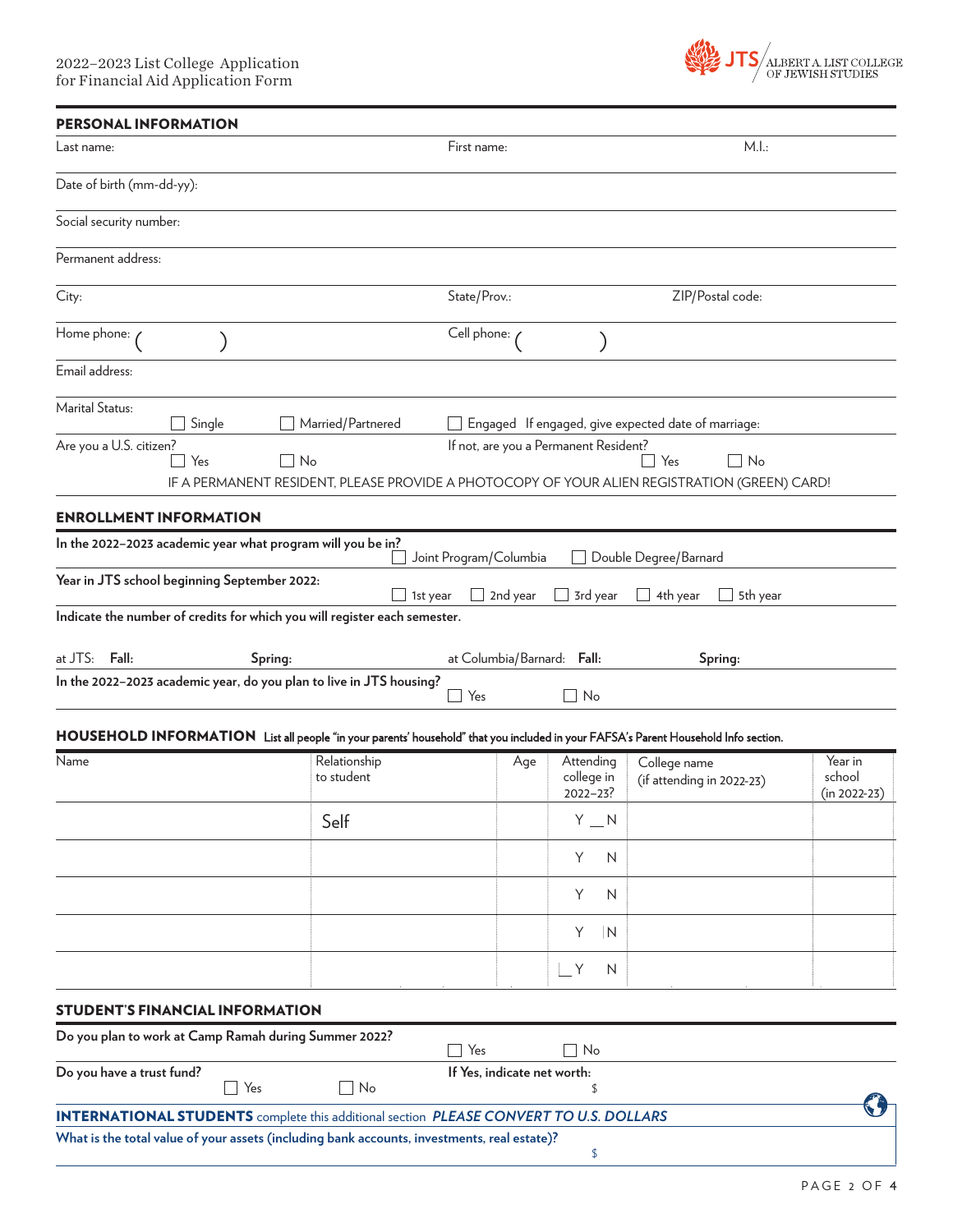

1) How much doparentsplan to contribute to the student's education for the 2022-2023 academic year? \$

| Parent 1                                        | Legal guardian                                         |                                                                            | Parent 2                                        | Legal guardian                                                                                                                         |                   |            |  |             |
|-------------------------------------------------|--------------------------------------------------------|----------------------------------------------------------------------------|-------------------------------------------------|----------------------------------------------------------------------------------------------------------------------------------------|-------------------|------------|--|-------------|
| Name:                                           |                                                        | Age:                                                                       | Name:                                           |                                                                                                                                        |                   | Age:       |  |             |
| Email address:                                  |                                                        |                                                                            |                                                 | Email address:                                                                                                                         |                   |            |  |             |
| Self-employed<br>Unemployed Date last employed: |                                                        |                                                                            | Self-employed<br>Unemployed Date last employed: |                                                                                                                                        |                   |            |  |             |
|                                                 |                                                        |                                                                            |                                                 |                                                                                                                                        |                   |            |  | Occupation: |
| Employer:                                       |                                                        | No. years:                                                                 | Employer:                                       |                                                                                                                                        |                   | No. years: |  |             |
|                                                 | 2) Parent Income and Asset Information:                | a. Parent(s)' monthly home mortgage/rental payment:                        |                                                 |                                                                                                                                        |                   |            |  |             |
|                                                 | b. Home:                                               | Current home value:                                                        | \$                                              | Year purchased:                                                                                                                        |                   |            |  |             |
|                                                 |                                                        | \$                                                                         |                                                 |                                                                                                                                        |                   |            |  |             |
|                                                 |                                                        | Current home debt:<br>\$                                                   |                                                 | Purchase price:<br>\$.                                                                                                                 |                   |            |  |             |
|                                                 | c. Parsonage (annual amount):                          | \$                                                                         |                                                 |                                                                                                                                        |                   |            |  |             |
|                                                 |                                                        |                                                                            |                                                 | <b>INTERNATIONAL PARENTS</b> complete this additional section PLEASE CONVERT TO U.S. DOLLARS                                           |                   |            |  |             |
|                                                 | Balance in all checking and savings accounts:          | \$                                                                         |                                                 |                                                                                                                                        |                   |            |  |             |
| Investments:                                    | Total investment value:<br>(stocks, bonds, CDs, etc.)  | \$                                                                         |                                                 | Total real estate value:<br>(not including primary residence) \$                                                                       |                   |            |  |             |
|                                                 | Total investment debt:                                 | \$                                                                         |                                                 | Total real estate debt:                                                                                                                | \$                |            |  |             |
| <b>Business:</b>                                | Current business value:<br>(include all businesses)    | \$                                                                         |                                                 | Current business debt:                                                                                                                 | \$                |            |  |             |
|                                                 | 3) Parent expected year income (for 2022):             |                                                                            |                                                 |                                                                                                                                        |                   |            |  |             |
|                                                 | Parent 1 earnings:                                     | \$                                                                         |                                                 | Other taxable income:                                                                                                                  | \$                |            |  |             |
|                                                 | Parent 2 earnings:                                     | \$                                                                         |                                                 | Untaxed income and benefits:                                                                                                           | \$                |            |  |             |
|                                                 |                                                        | 4) Medical Expenses: Medical and dental expenses not covered by insurance: |                                                 | in 2021:                                                                                                                               | expected in 2022: |            |  |             |
|                                                 |                                                        |                                                                            |                                                 | 5) Divorced or Separated Parents: (The non-custodial parent must submit a copy of his/her 2020 U.S. tax return or foreign tax return.) |                   |            |  |             |
|                                                 | Other parent's name:                                   |                                                                            |                                                 | Occupation/Employer:                                                                                                                   |                   |            |  |             |
|                                                 |                                                        | Date of divorce or separation:                                             |                                                 |                                                                                                                                        |                   |            |  |             |
|                                                 |                                                        | According to court order, when will (did) support for the student end?     |                                                 |                                                                                                                                        |                   |            |  |             |
|                                                 |                                                        | Is there an agreement specifying a contribution for student's education?   |                                                 | Yes<br>No                                                                                                                              |                   |            |  |             |
|                                                 | If Yes, what is the amount specified in the agreement? |                                                                            |                                                 |                                                                                                                                        |                   |            |  |             |